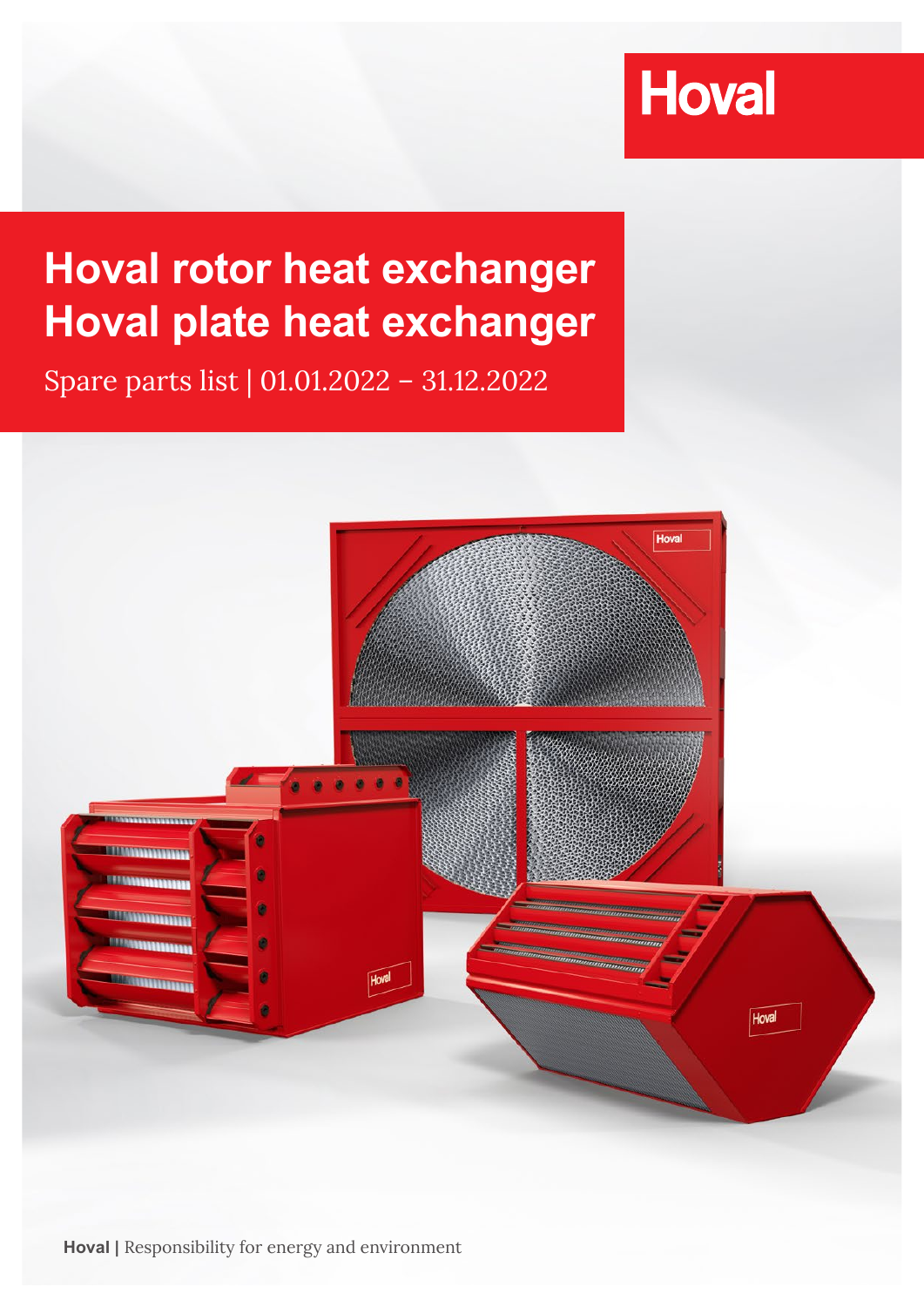#### **Sales conditions**

| Prices:                   | Gross prices in $\epsilon$                                                                                                  |
|---------------------------|-----------------------------------------------------------------------------------------------------------------------------|
| Discount recommendations: | The indicated prices are gross prices.<br>Please contact your Hoval application consultant<br>regarding possible discounts. |
| Delivery time:            | 5 working days (exceptions possible)                                                                                        |
| Validity:                 | $01.01.2022 - 31.12.2022$                                                                                                   |
| Additional conditions:    | According to business conditions Hoval                                                                                      |
| Please note:              | For a fast and right process, please communicate the serial number.<br>You can find it on our label.                        |
| ID of the price list:     | 2005                                                                                                                        |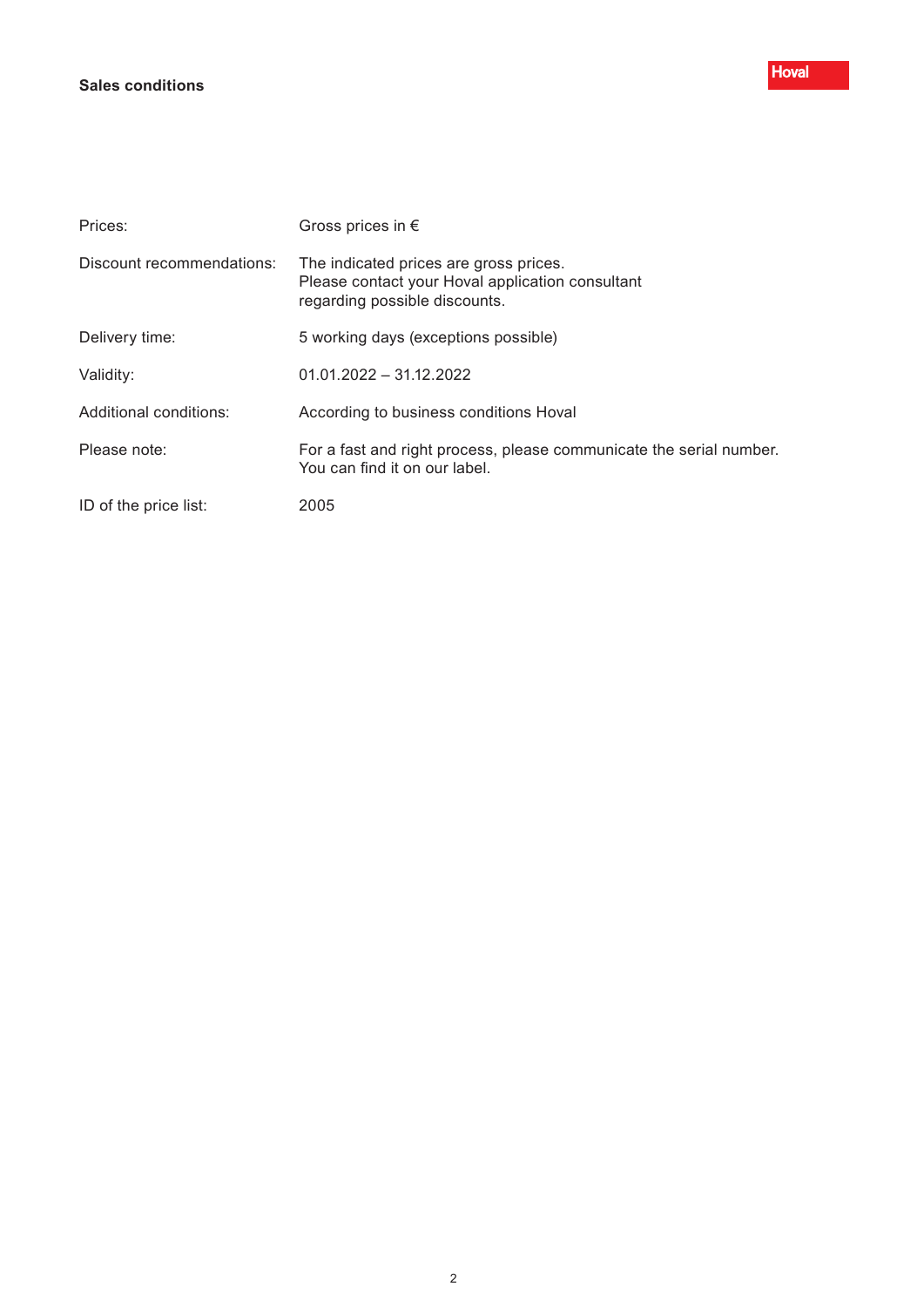| <b>SAP-number</b>  | <b>Description</b>                                                                   | Gross price (€) |
|--------------------|--------------------------------------------------------------------------------------|-----------------|
| <b>Controllers</b> |                                                                                      |                 |
| 2076108            | Control unit MicroMax 180                                                            | 697.00          |
| 2076109            | Control unit MicroMax 370                                                            | 833.00          |
| 2076110            | Control unit MicroMax 750                                                            | 1221.00         |
| 2029154            | Control unit Vector 370 W                                                            | 1316.00         |
| 2029155            | Control unit Vector 750 W                                                            | 2310.00         |
| 2029156            | Operation Control Module for Vector controller (German)                              | 256.00          |
| 2029157            | Operation Control Module for Vector controller (English)                             | 256.00          |
| 2075309            | Control unit VariMax 25M                                                             | 783.00          |
| 2075310            | Control unit VariMax 50M                                                             | 822.00          |
| 2075311            | Control unit VariMax 100M                                                            | 1110.00         |
| 2079456            | Control unit VariMax 25NG                                                            | 783.00          |
| 2079457            | Control unit VariMax 50NG                                                            | 822.00          |
| 2075375            | Control unit DRHX-1055 MAD                                                           | 471.00          |
| 2075376            | Control unit DRHX-1220 MAD                                                           | 613.00          |
| 2078900            | Control unit DRHX-1790 MAN (without display)                                         | 801.00          |
|                    |                                                                                      |                 |
|                    | <b>Motors</b>                                                                        |                 |
| 6053274            | Drive unit SPG25-1K 25W 1x230V 50Hz + Gearbox, Ratio 12,5:1                          | 584.00          |
| 6053275            | Drive unit SPG40-1K 40W 1x230V 50Hz + Gearbox, Ratio 7,5:1                           | 684.00          |
| 6053276            | Drive unit SPG40-1K 40W 1x230V 50Hz + Gearbox, Ratio 12,5:1                          | 635.00          |
| 6053277            | Drive unit SPG40-1K 40W 1x230V 50Hz + Gearbox, Ratio 18:1                            | 604.00          |
| 6053285            | Drive unit SPG40-3K 40W 3x400V 50/60Hz + Gearbox, Ratio 7,5:1                        | 764.00          |
| 6053265            | Drive unit SPG40-3K 40W 3x400V 50/60Hz + Gearbox, Ratio 12,5:1                       | 714.00          |
| 6053266            | Drive unit SPG40-3K 40W 3x400V 50/60Hz + Gearbox, Ratio 18:1                         | 683.00          |
| 6053267            | Drive unit SPG40-3V 40W 3x230V 50/60Hz + Gearbox, Ratio 7,5:1                        | 623.00          |
| 6053268            | Drive unit SPG40-3V 40W 3x230V 50/60Hz + Gearbox, Ratio 12,5:1                       | 573.00          |
| 6053269            | Drive unit SPG40-3V 40W 3x230V 50/60Hz + Gearbox, Ratio 18:1                         | 543.00          |
| 2071536            | Drive unit N56-3 90W 3x230/400V 50Hz + Gearbox, Ratio: 5:1                           | 662.00          |
| 2069917            | Drive unit N56-3 90W 3x230/400V 50Hz + Gearbox, Ratio: 7,5:1                         | 514.00          |
| 2071537            | Drive unit N56-3 90W 3x230/400V 60Hz + Gearbox, Ratio: 5:1                           | 651.00          |
| 2070344            | Drive unit N56-3 90W 3x230/400V 60Hz + Gearbox, Ratio: 7,5:1                         | 564.00          |
| 2079484            | Drive unit N63-3 180W 3x230/400V 50Hz + Gearbox, Ratio: 5:1                          | 715.00          |
| 2079458            | Drive unit N63-3 180W 3x230/400V 50Hz + Gearbox, Ratio: 7,5:1                        | 554.00          |
| 2079461            | Drive unit N63-3 180W 3x230/400V 60Hz + Gearbox, Ratio: 5:1                          | 703.00          |
| 2079462            | Drive unit N63-3 180W 3x230/400V 60Hz + Gearbox, Ratio: 7,5:1                        | 578.00          |
| 2079460            | Drive unit N71-3 370W 3x230/400V 50Hz + Gearbox, Ratio: 7,5:1                        | 729.00          |
| 2079463            | Drive unit N71-3 370W 3x230/400V 60Hz + Gearbox, Ratio: 7,5:1                        | 1062.00         |
| 2075083            | Drive unit N80-3 750W 3x230/400V 50Hz + Gearbox, Ratio: 7,5:1                        | 938.00          |
| 2076059            | Drive unit N80-3 750W 3x230/400V 60Hz + Gearbox, Ratio: 7,5:1                        | 1035.00         |
| 2079274            | Drive unit Motor 60W (Constant drive) 3x230/400V 50Hz + Gearbox, Ratio: 15:1         | 737.00          |
| 2079275            | Drive unit Motor 60W (Variable drive) 3x230/400V 50Hz + Gearbox, Ratio: 15:1         | 732.00          |
| 2010085            | Drive unit Motor FD-90W 3x230/400V 50Hz + Gearbox, Ratio: 15:1                       | 1096.00         |
| 2079280            | Drive unit Motor FD-250W 3x230/400V 50Hz + Gearbox, Ratio: 10:1                      | 902.00          |
| 2079281            | Drive unit Motor FD-370W (Sheet metal casing) 3x230/400V 50Hz + Gearbox, Ratio: 10:1 | 801.00          |
| 2010086            | Drive unit Motor FD-370W (Profile casing) 3x230/400V 50Hz + Gearbox, Ratio: 10:1     | 1425.00         |
| 2010087            | Drive unit Motor FD-7500W (Profile casing) 3x230/400V 50Hz + Gearbox, Ratio: 10:1    | 1982.00         |
| 6051866            | Motor VariMax 25, incl. 2 m cable                                                    | 337.00          |
| 6051867            | Motor VariMax 50, incl. 2 m cable                                                    | 413.00          |
| 6051868            | Motor VariMax 100, incl. 2 m cable                                                   | 1059.00         |
| 6051615            | Motor VariMax 25, incl. 0,3 m cable with plug                                        | 337.00          |
| 6051617            | Motor VariMax 50, incl. 0,3 m cable with plug                                        | 413.00          |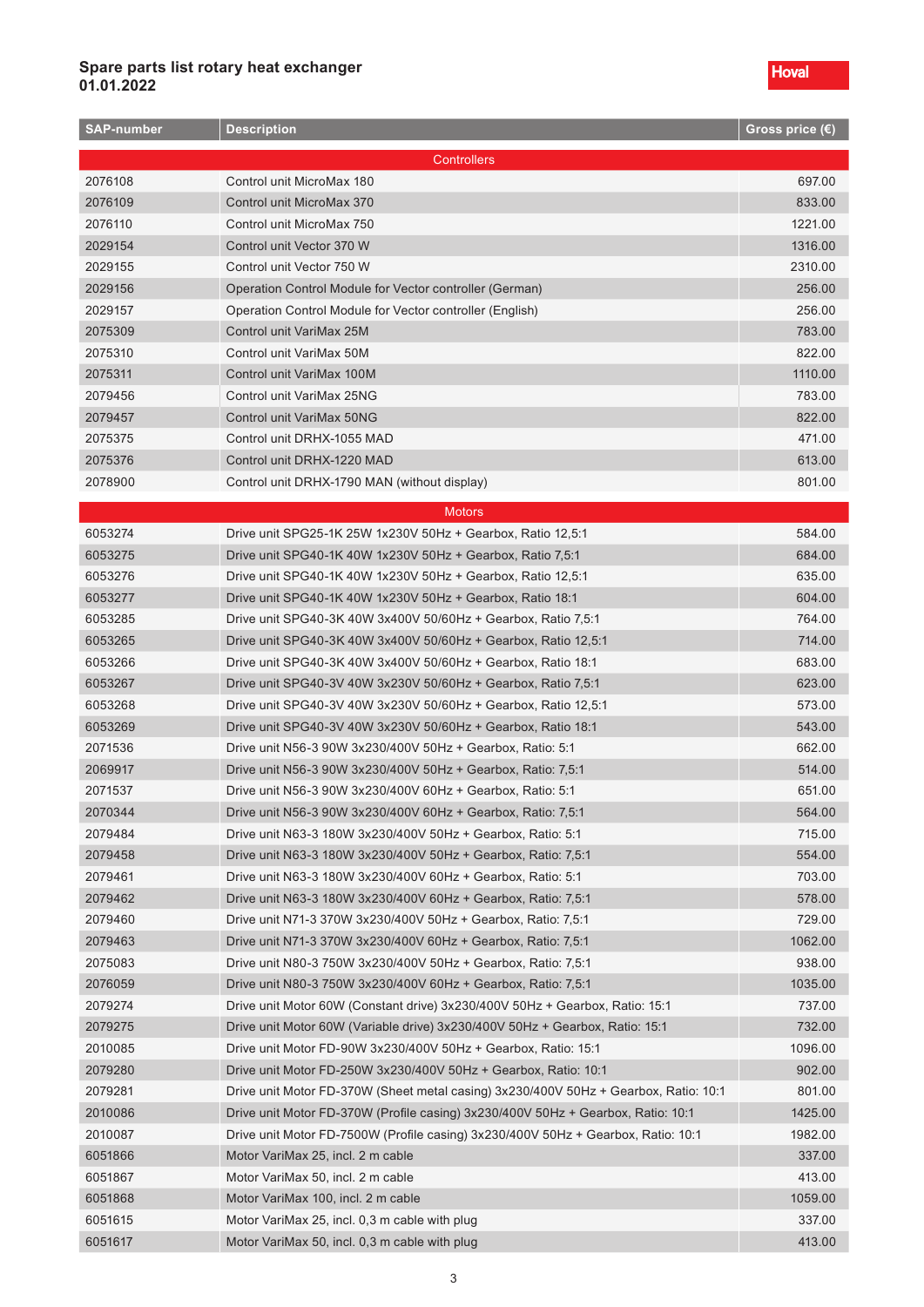| <b>SAP-number</b> | <b>Description</b>                                       | Gross price $\overline{\textbf{(\epsilon)}}$ |
|-------------------|----------------------------------------------------------|----------------------------------------------|
| 6051618           | Motor VariMax 100, incl. 0,3 m cable with plug           | 1059.00                                      |
| 2075378           | Motor MRHX-02N, incl. 0,3 m cable with plug              | 233.00                                       |
| 2075379           | Motor MRHX-04N, incl. 0,3 m cable with plug              | 337.00                                       |
| 2075381           | Motor MRHX-08N, incl. 0,3 m cable with plug              | 514.00                                       |
| 2075382           | Motor MRHX-14N, incl. 0,3 m cable with plug              | 1340.00                                      |
|                   | Motor cable kit                                          |                                              |
|                   | For 1x230V (3 wire) motor code K1                        |                                              |
| 6051934           | Cable induction motor, SPG-1K 3 m                        | 46.00                                        |
| 6051935           | Cable induction motor, SPG-1K 6 m                        | 61.00                                        |
|                   | For 3x400V (4 wire) motor code K3, K5                    |                                              |
| 6051767           | Cable induction motor, SPG-3K 3 m                        | 21.00                                        |
| 6051768           | Cable induction motor, SPG-3K 6 m                        | 36.00                                        |
| 6051076           | Cable asynchronous motor, Neri 3 m                       | 24.00                                        |
| 6051077           | Cable asynchronous motor, Neri 6 m                       | 42.00                                        |
|                   | For 3x230V (7 wire) motor code V0 (former K2)            |                                              |
| 6051769           | Cable induction motor, SPG-3V 3 m                        | 34.00                                        |
| 6051770           | Cable induction motor, SPG-3V 6 m                        | 53.00                                        |
| 6046428           | Cable asynchronous motor, Neri 3 m                       | 29.00                                        |
| 6051078           | Cable asynchronous motor, Neri 6 m                       | 61.00                                        |
|                   | For 3x230V (7 wire) motor code V1                        |                                              |
| 6053610           | Cable induction motor, SPG-3V 1 m                        | 46.00                                        |
| 6051771           | Cable induction motor, SPG-3V 2 m                        | 45.00                                        |
| 6047974           | Cable asynchronous motor, Neri 2 m                       | 27.00                                        |
|                   | For VariMax (7 wire) motor code V6                       |                                              |
| 6053611           | Cable VariMax 1 m with plug to motor cable               | 151.00                                       |
| 6051426           | Cable VariMax 3 m with plug to motor cable               | 198.00                                       |
| 6051933           | Cable VariMax 6 m with plug to motor cable               | 198.00                                       |
|                   | For MRHX/DRHX (4 wire) motor code V7                     |                                              |
| 2077914           | Cable MRHX/DRHX 1 m with plug to motor cable             | 21.00                                        |
| 2075632           | Cable MRHX/DRHX 2 m with plug to motor cable             | 18.00                                        |
| 2075633           | Cable MRHX/DRHX 3 m with plug to motor cable             | 24.00                                        |
| 2075644           | Cable MRHX/DRHX 5 m with plug to motor cable             | 34.00                                        |
|                   | Drive belts & belt connections                           |                                              |
| 2066090           | V-Belt SPA Green (13) per m                              | 21.00                                        |
| 2066091           | V-Belt SPA Red (13) per m                                | 62.00                                        |
| 2066087           | V-Belt Plate connection SPA (13)                         | 7.00                                         |
| 2076560           | V-Belt Hinged connection SPA (13)                        | 18.00                                        |
|                   | Rotation guards (incl. sensor, magnet, bracket & screws) |                                              |
| 6049764           | Rotation guard kit 2-wired sensor, 2 m cable             | 79.00                                        |
| 6049765           | Rotation guard kit 2-wired sensor, 3 m cable             | 87.00                                        |
| 6053043           | Rotation guard kit 2-wired sensor, 6 m cable             | 94.00                                        |
| 6049766           | Rotation guard kit 3-wired sensor, 2 m cable             | 83.00                                        |
| 6053852           | Jumper cable (Only for V7, OJ DRHX)                      | 5.00                                         |
| <b>Sealings</b>   |                                                          |                                              |
| 2075367           | Brush sealing. B=8mm, b=30mm (in a box 3x45m) per m      | 13.00                                        |
| 2076566           | Brush sealing. B=13mm, b=23mm (in a box 3x45m) per m     | 13.00                                        |
| 2075365           | Brush sealing. B=17mm, b=23mm (in a box 3x45m) per m     | 13.00                                        |
| 2075366           | Brush sealing. B=17mm, b=30mm (in a box 3x45m) per m     | 13.00                                        |
| 2076861           | Hub sealing (SM & SP casing) per m                       | 16.00                                        |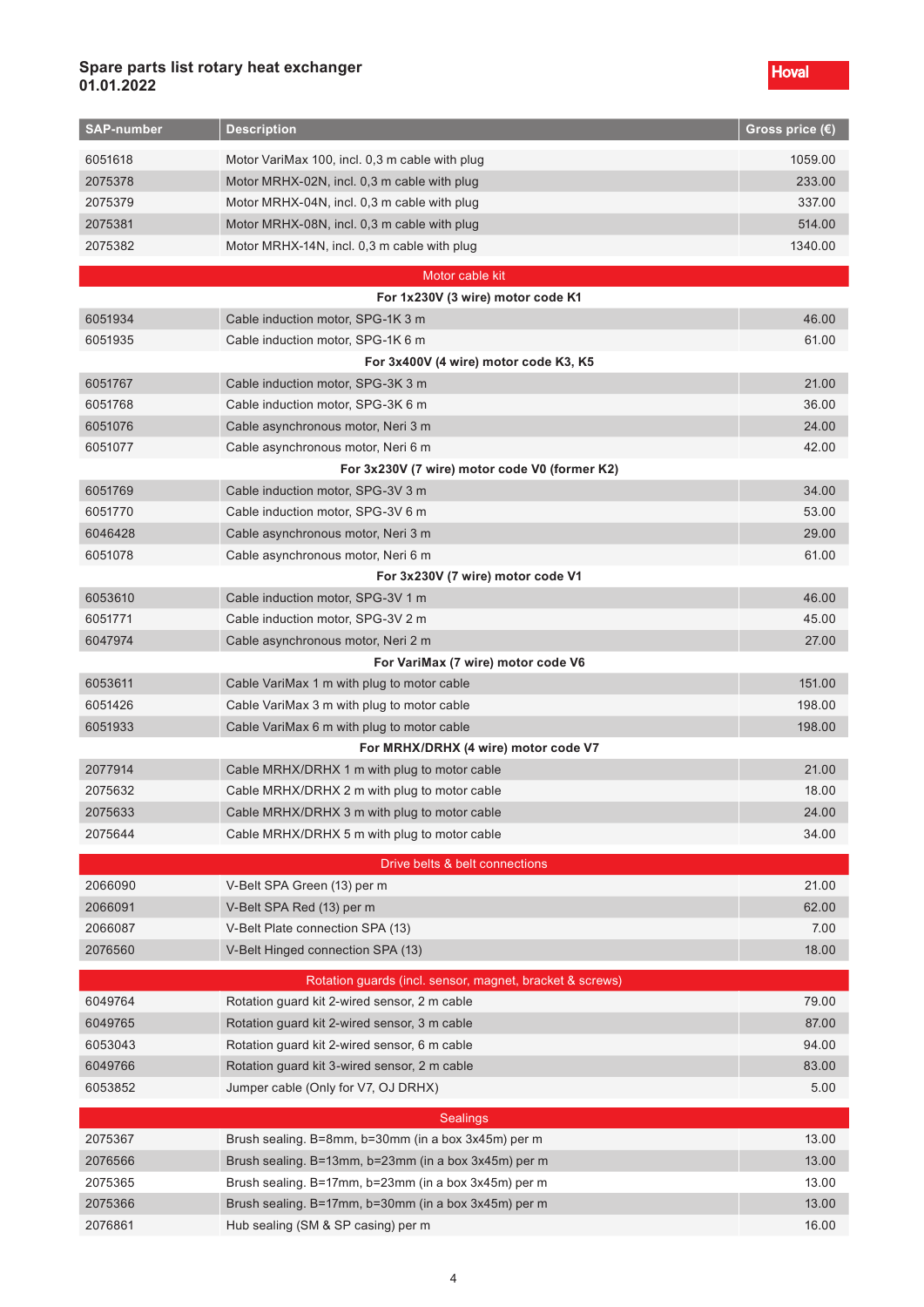| <b>SAP-number</b> | <b>Description</b>          | Gross price (€) |
|-------------------|-----------------------------|-----------------|
|                   | Pulleys                     |                 |
| 2076264           | Pulley FN-50A-Ø12 SPA       | 40.00           |
| 2075816           | Pulley FN-50A-Ø14 SPA       | 40.00           |
| 2066556           | Pulley 1008-63A SPA         | 16.00           |
| 2069782           | Pulley 1108-67A SPA         | 18.00           |
| 2069781           | Pulley 1108-71A SPA         | 18.00           |
| 2065389           | Pulley 1108-75A SPA         | 18.00           |
| 2065372           | Pulley 1210-80A SPA         | 18.00           |
| 2065374           | Pulley 1210-85A SPA         | 19.00           |
| 2065376           | Pulley 1210-90A SPA         | 20.00           |
| 2065384           | Pulley 1210-95A SPA         | 21.00           |
| 2065377           | <b>Pulley 1610-100A SPA</b> | 21.00           |
| 2065379           | <b>Pulley 1610-106A SPA</b> | 24.00           |
| 2065381           | <b>Pulley 1610-112A SPA</b> | 27.00           |
| 2065400           | <b>Pulley 1610-118A SPA</b> | 28.00           |
| 2065387           | <b>Pulley 1610-125A SPA</b> | 31.00           |
| 2065392           | Pulley 1610-132A SPA        | 33.00           |
| 2065394           | <b>Pulley 1610-140A SPA</b> | 36.00           |
| 2065390           | <b>Pulley 1610-150A SPA</b> | 42.00           |
| 2065397           | Pulley 1610-160A SPA        | 47.00           |
| 2065398           | Pulley 1610-170A SPA        | 48.00           |
| 2065399           | Pulley 1610-180A SPA        | 50.00           |
| 2075854           | <b>Pulley 1610-190A SPA</b> | 53.00           |
| 2065402           | Pulley 2012-200A SPA        | 61.00           |
| 2065401           | Pulley 2012-212A SPA        | 74.00           |
| 2065403           | Pulley 2012-224A SPA        | 75.00           |
| 2065404           | Pulley 2012-236A SPA        | 76.00           |
| 2065405           | <b>Pulley 2012-250A SPA</b> | 83.00           |
| 2065406           | <b>Pulley 2012-280A SPA</b> | 89.00           |
| 2075856           | Pulley 2012-315A SPA        | 114.00          |
| 2075857           | Pulley 2012-355A SPA        | 134.00          |
| 2075858           | <b>Pulley 2012-400A SPA</b> | 149.00          |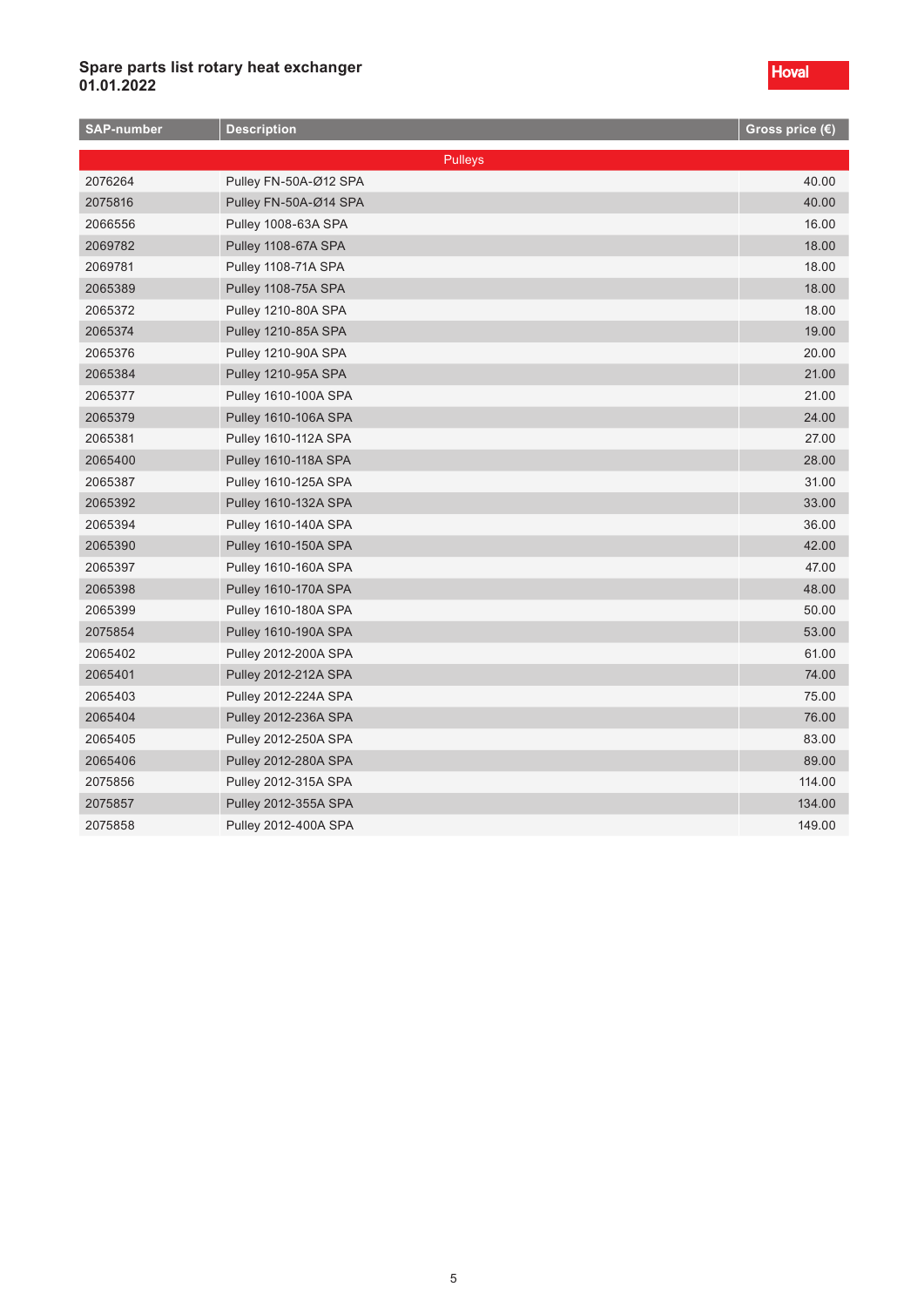| <b>SAP-number</b> | <b>Description</b>     | Gross price (€) |
|-------------------|------------------------|-----------------|
|                   | <b>Bushings</b>        |                 |
| 2065410           | <b>Bushing 1008-10</b> | 12.00           |
| 2065413           | <b>Bushing 1008-12</b> | 12.00           |
| 2065415           | <b>Bushing 1008-14</b> | 12.00           |
| 2076256           | <b>Bushing 1008-18</b> | 12.00           |
| 2076867           | <b>Bushing 1108-10</b> | 13.00           |
| 2065411           | <b>Bushing 1108-12</b> | 13.00           |
| 2065418           | <b>Bushing 1108-14</b> | 13.00           |
| 2076257           | <b>Bushing 1108-18</b> | 13.00           |
| 2076868           | <b>Bushing 1210-10</b> | 16.00           |
| 2065412           | <b>Bushing 1210-12</b> | 16.00           |
| 2065416           | <b>Bushing 1210-14</b> | 16.00           |
| 2065419           | <b>Bushing 1210-18</b> | 16.00           |
| 2076528           | <b>Bushing 1210-24</b> | 16.00           |
| 2076259           | <b>Bushing 1210-25</b> | 16.00           |
| 2076525           | <b>Bushing 1610-10</b> | 18.00           |
| 2065414           | <b>Bushing 1610-12</b> | 18.00           |
| 2065417           | <b>Bushing 1610-14</b> | 18.00           |
| 2065420           | <b>Bushing 1610-18</b> | 18.00           |
| 2075786           | <b>Bushing 1610-19</b> | 18.00           |
| 2076526           | <b>Bushing 1610-24</b> | 18.00           |
| 2076071           | <b>Bushing 1610-25</b> | 18.00           |
| 2076265           | <b>Bushing 2012-12</b> | 21.00           |
| 2065421           | <b>Bushing 2012-18</b> | 21.00           |
| 2076255           | <b>Bushing 2012-19</b> | 21.00           |
| 2076528           | <b>Bushing 2012-24</b> | 21.00           |
| 2076073           | <b>Bushing 2012-25</b> | 21.00           |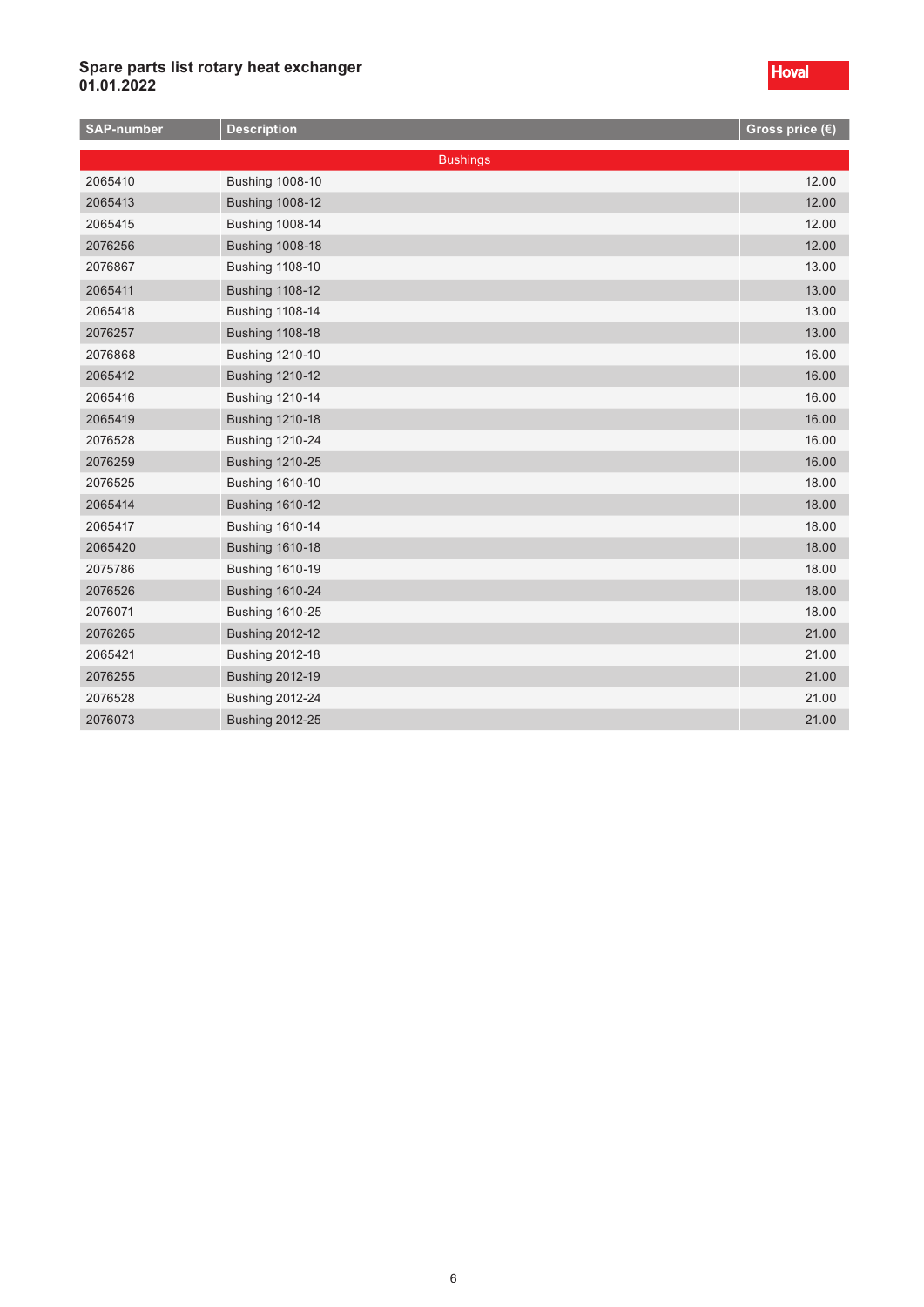| <b>SAP-number</b> | <b>Description</b>                                              | Gross price $(\epsilon)$ |
|-------------------|-----------------------------------------------------------------|--------------------------|
|                   | Replacement of AP56/63/71/80 or older                           |                          |
|                   | Fixed motor bracket*                                            |                          |
| 6049876           | Fixed motor bracket for CS casing, depth 290mm (Neri motor)     | 50.00                    |
| 6053376           | Fixed motor bracket for CS casing, depth 340mm (Neri motor)     | 56.00                    |
| 6049147           | Screw kit for motor N56/63                                      | 29.00                    |
|                   | *Both motor bracket and screw kit has to be selected            |                          |
|                   | Hanging motor bracket*                                          |                          |
| 6058207           | Motor bracket kit for motor position 1 (N56)                    | 146.00                   |
| 6058208           | Motor bracket kit for motor position 4 (N56)                    | 77.00                    |
| 6049174           | Motor bracket kit for motor position 1 (N63, 71, 80)            | 146.00                   |
| 6049175           | Motor bracket kit for motor position 4 (N63, 71, 80)            | 77.00                    |
| 6049176           | Screw kit for motor N56/63                                      | 29.00                    |
| 6049177           | Screw kit for motor N71/80                                      | 31.00                    |
| 6049178           | Spring kit for motor position 1                                 | 42.00                    |
| 6049179           | Turnbuckle kit for motor position 4 and horizontal installation | 38.00                    |
| 6049180           | Safety line for motor N56/63/71 (Only for constant speed)       | 43.00                    |
| 6049181           | Safety line for motor N80 (Only for constant speed)             | 43.00                    |
|                   |                                                                 |                          |

*\*For hanging motor bracket solution motor bracket, screw kit and spring kit or turnbuckle kit has to be selected. If it is a constant drive also add safety line*

#### **Replacement of SPG40**

| <b>CSC Casing</b>      |                                           |        |  |
|------------------------|-------------------------------------------|--------|--|
| 6049873                | Motor bracket kit for motor position 1    | 146.00 |  |
| 6049874                | Motor bracket kit for motor position 4    | 77.00  |  |
|                        |                                           |        |  |
|                        | <b>CS Casing</b>                          |        |  |
| 6049875                | Fixed motor bracket, depth 290mm          | 146.00 |  |
| 6053377                | Fixed motor bracket, depth 340mm          | 77.00  |  |
|                        |                                           |        |  |
| <b>SM/SP/PR Casing</b> |                                           |        |  |
| 6053391                | Motor bracket spring for motor position 1 | 84.00  |  |
| 6053405                | Motor bracket spring for motor position 4 | 84.00  |  |
|                        |                                           |        |  |

#### **Replacement of N56/N63/N71/N80**

| SM/SP/PR Casing |                                                   |       |
|-----------------|---------------------------------------------------|-------|
| 6053388         | Motor bracket N56/N63 fix for motor position 1    | 40.00 |
| 6053389         | Motor bracket N63/N71 spring for motor position 1 | 77.00 |
| 6053390         | Motor bracket N80 spring for motor position 1     | 77.00 |

#### **Replacement of MRHX-02N/04N/08N**

| <b>SM/SP/PR Casing</b> |                                                         |       |
|------------------------|---------------------------------------------------------|-------|
| 6053392                | Motor bracket MRHX-02N/04N/08N fix for motor position 1 | 40.00 |
| 6053403                | Motor bracket MRHX-14N fix for motor position 1         | 40.00 |
| 6053406                | Motor bracket MRHX-02N/04N/08N fix for motor position 4 | 40.00 |
| 6053407                | Motor bracket MRHX-14N fix for motor position 4         | 40.00 |

#### **Replacement of VariMax**

|         | <b>SM/SP/PR Casing</b>                            |       |
|---------|---------------------------------------------------|-------|
| 6053391 | Motor bracket Varimax spring for motor position 1 | 84.00 |
| 6053405 | Motor bracket Varimax spring for motor position 4 | 84.00 |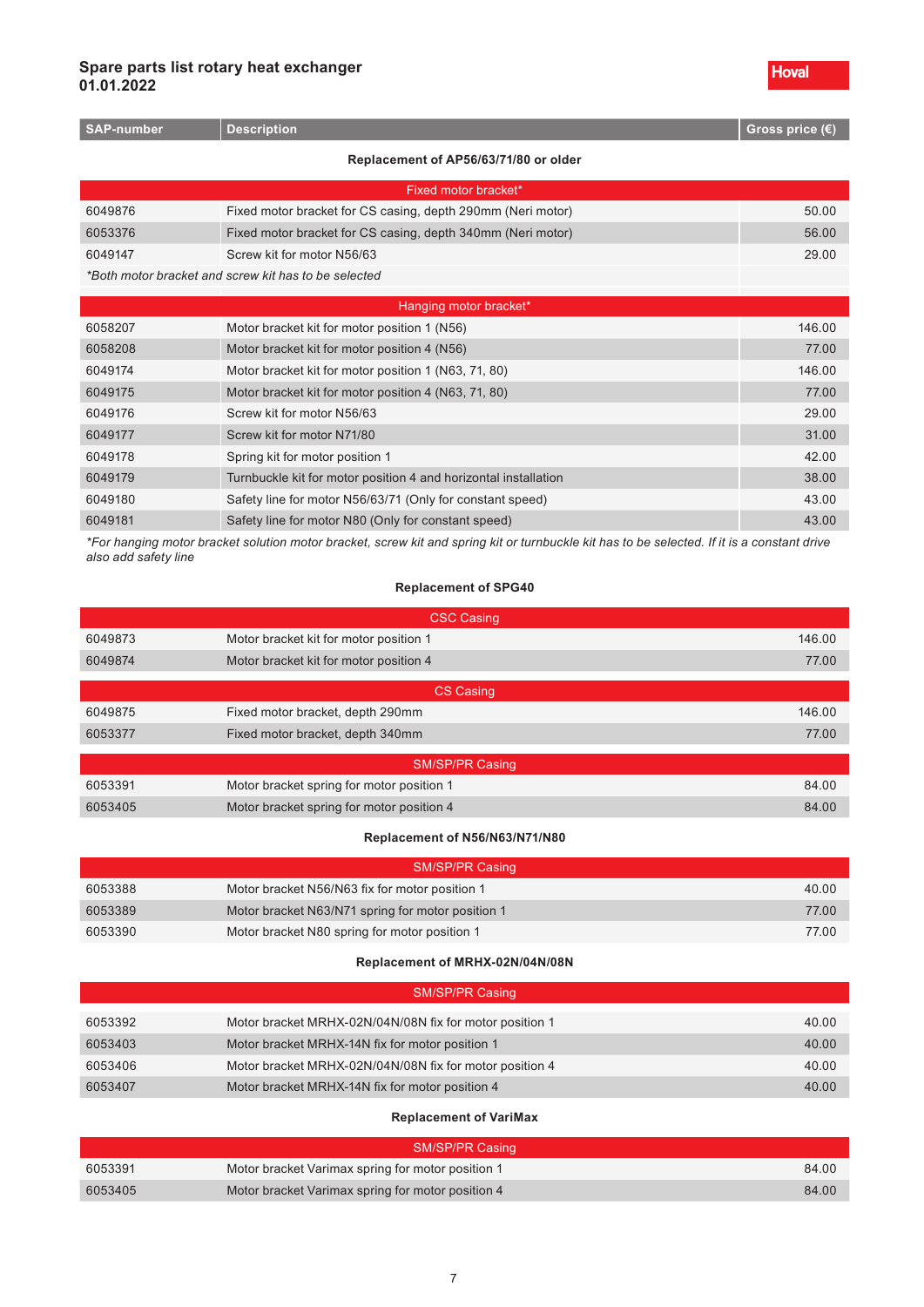#### **Spare parts list plate heat exchanger 01.01.2022**

| <b>SAP-number</b> | <b>Description</b>                                                        | Gross price (€) |
|-------------------|---------------------------------------------------------------------------|-----------------|
|                   | N- and F-PHE                                                              |                 |
| 115605            | Aluminium fin 113 mm x 5 m                                                | 20.00           |
| 594611            | Cog wheel external 115 mm                                                 | 10.00           |
| 5027548           | Bearing attachment bulkhead receptacle Ø 50 / 16 mm                       | 7.00            |
| 594599            | Wedge (24 x 12 mm)                                                        | 3.00            |
| 594610            | Uptake disc 114 mm                                                        | 5.00            |
| 593534            | Drive bolt N+F-type $\varnothing$ 16 mm L = 188 mm                        | 25.00           |
| 6003344           | H-adapter for actuator standard (bypass damper)                           | 65.00           |
| 6003083           | H-adapter for actuator RAL 3000 (bypass damper)                           | 93.00           |
| 6006644           | H-adapter for actuator standard (circulation air damper)                  | 58.00           |
| 6006663           | H-adapter for actuator RAL 3000 (circulation air damper)                  | 85.00           |
|                   | <b>S-and K-PHE</b>                                                        |                 |
| 1002871           | Sheet metal fin 102 mm x 5 m                                              | 13.00           |
| 5020501           | Sheet metal fin 102 mm x 5 m, RAL 3000                                    | 24.00           |
| 2038644           | End cap for sheet metal fin 100 mm                                        | 3.00            |
| 2038645           | Cogwheel external 100 mm                                                  | 4.00            |
| 5027548           | Bearing $\varnothing$ 50 aussen / $\varnothing$ 16 innen                  | 7.00            |
| 2038647           | Bearing part standard (max. 100 °C)                                       | 3.00            |
| 2038646           | Axis long (max. $100 °C$ )                                                | 3.00            |
| 5032581           | Drive bolt S+F-type $\varnothing$ 16 mm L = 220 mm                        | 28.00           |
| 5027518           | Drive bolt fim bösch S-type (octagonal)                                   | 21.00           |
| 5022654           | S-damper connection bolt offset 3mm (square-headed 7/10 x 7/10 mm; 70 mm) | 35.00           |
| 6023896           | H-adapter for actuator standard                                           | 65.00           |
| 6023268           | H-adapter for actuator RAL 3000                                           | 77.00           |
|                   | <b>G-PHE</b>                                                              |                 |
| 1005384           | Aluminium fin 50 mm x 5 m                                                 | 17.00           |
| 2063962           | Cog wheel external 50 mm                                                  | 4.00            |
| 1005385           | Sealing lip for aluminium fin 50 mm x 5 m                                 | 7.00            |
| 5037515           | Bearing axis sideways BSK V2A                                             | 12.00           |
| 2063963           | Bearing bush JKSBLB06                                                     | 3.00            |
| 5037520           | Adapter drive square-headed 6 x 6 mm                                      | 26.00           |
| 5037516           | Drive bolt square-headed $8 \times 8$ mm / $\varnothing$ 12 mm, 180 mm    | 29.00           |
| 6040578           | H-adapter for actuator standard                                           | 85.00           |
| 5046934           | Drive bolt H-adapter Ø 12 mm, 90 mm                                       | 32.00           |